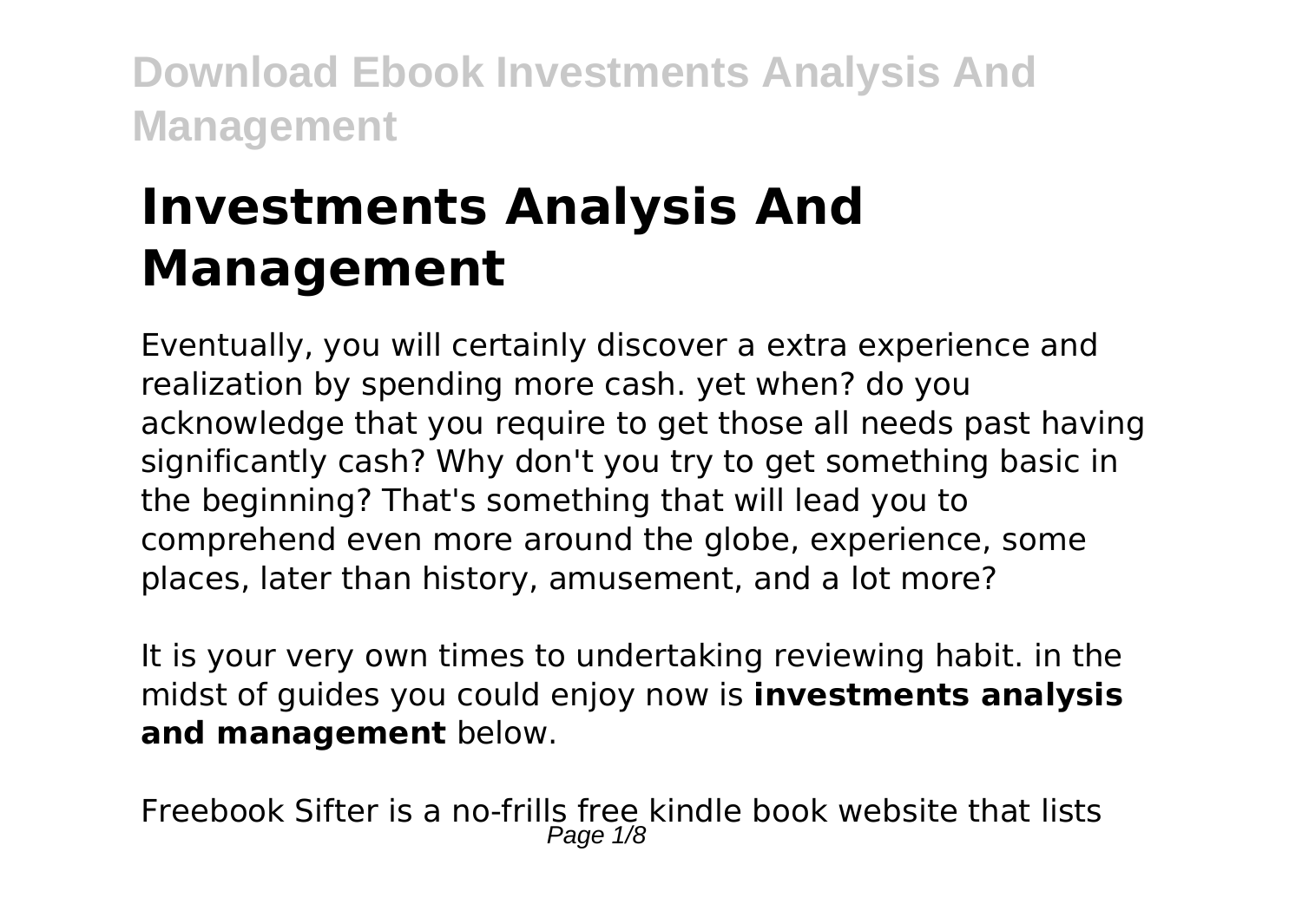hundreds of thousands of books that link to Amazon, Barnes & Noble, Kobo, and Project Gutenberg for download.

### **Investments Analysis And Management**

Fidelity Investments offers Financial Planning and Advice, Retirement Plans, Wealth Management Services, Trading and Brokerage services, and a wide range of investment products including Mutual Funds, ETFs, Fixed income Bonds and CDs and much more.

### **Fidelity Investments - Retirement Plans, Investing, Brokerage, Wealth ...**

Guggenheim Investments is the global asset management and investment advisory division of Guggenheim Partners with more than \$252 billion\* in total assets across fixed income, equity, and alternative strategies. ... Access in-depth market research, on-line analysis tools and innoyative ideas for constructing client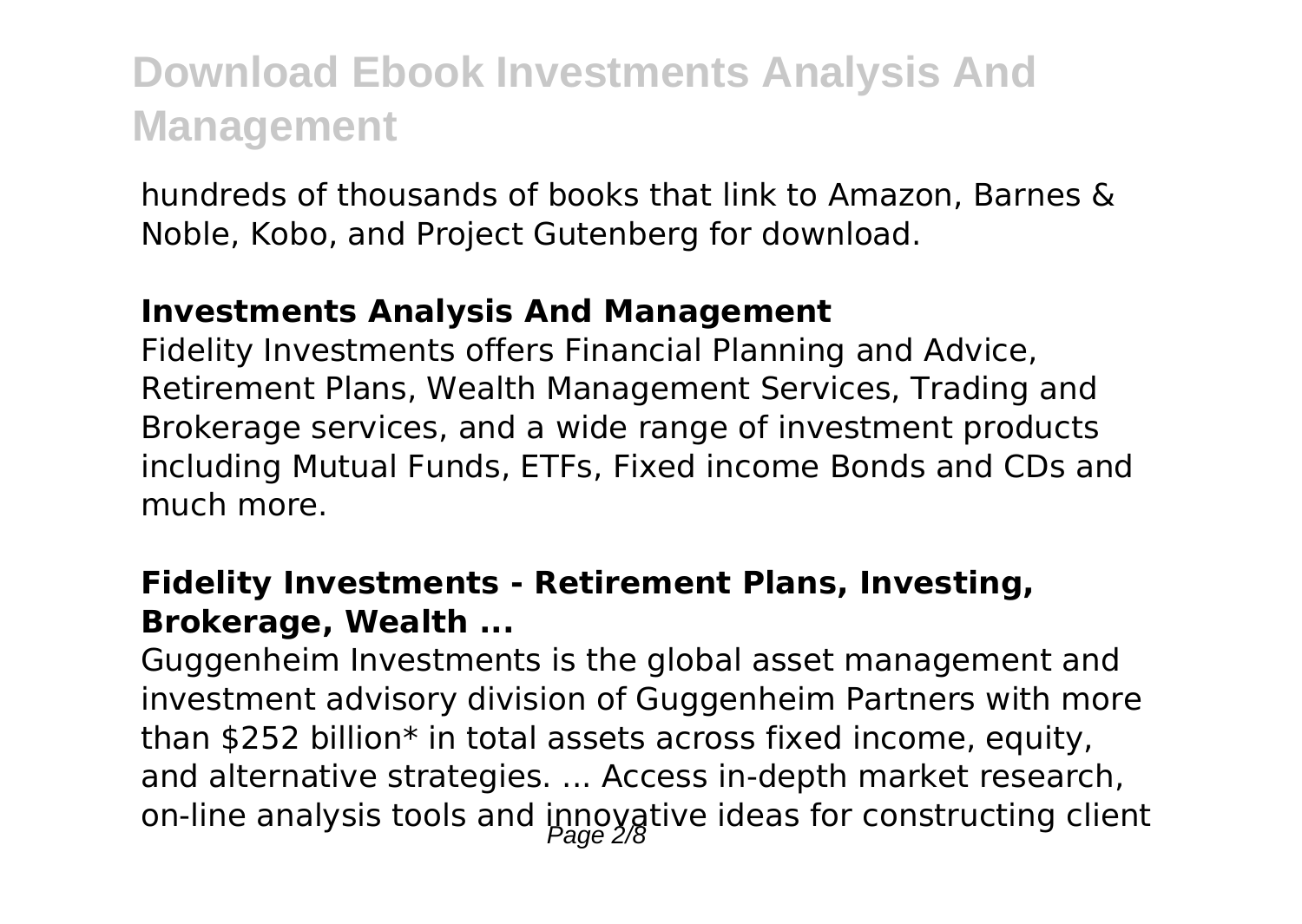portfolios. FINANCIAL ...

### **Asset management and investment advisory | Guggenheim Investments**

At Adviser Investments we offer a truly personal touch to your wealth management needs. Offering common-sense, comprehensive wealth management, financial planning, and investment advice. ... comprehensive wealth management, financial planning, and investment advice. Delivering peace of mind. Skip to content. 1.800.492.6868 Contact Us. Menumenu ...

### **Adviser Investments - Truly Personalized Money Management**

the investments course could be familiar for those who have studied other courses in finance, particularly corporate finance. Corporate finance typically covers such issues as capital structure, short-term and long-term financing, project analysis,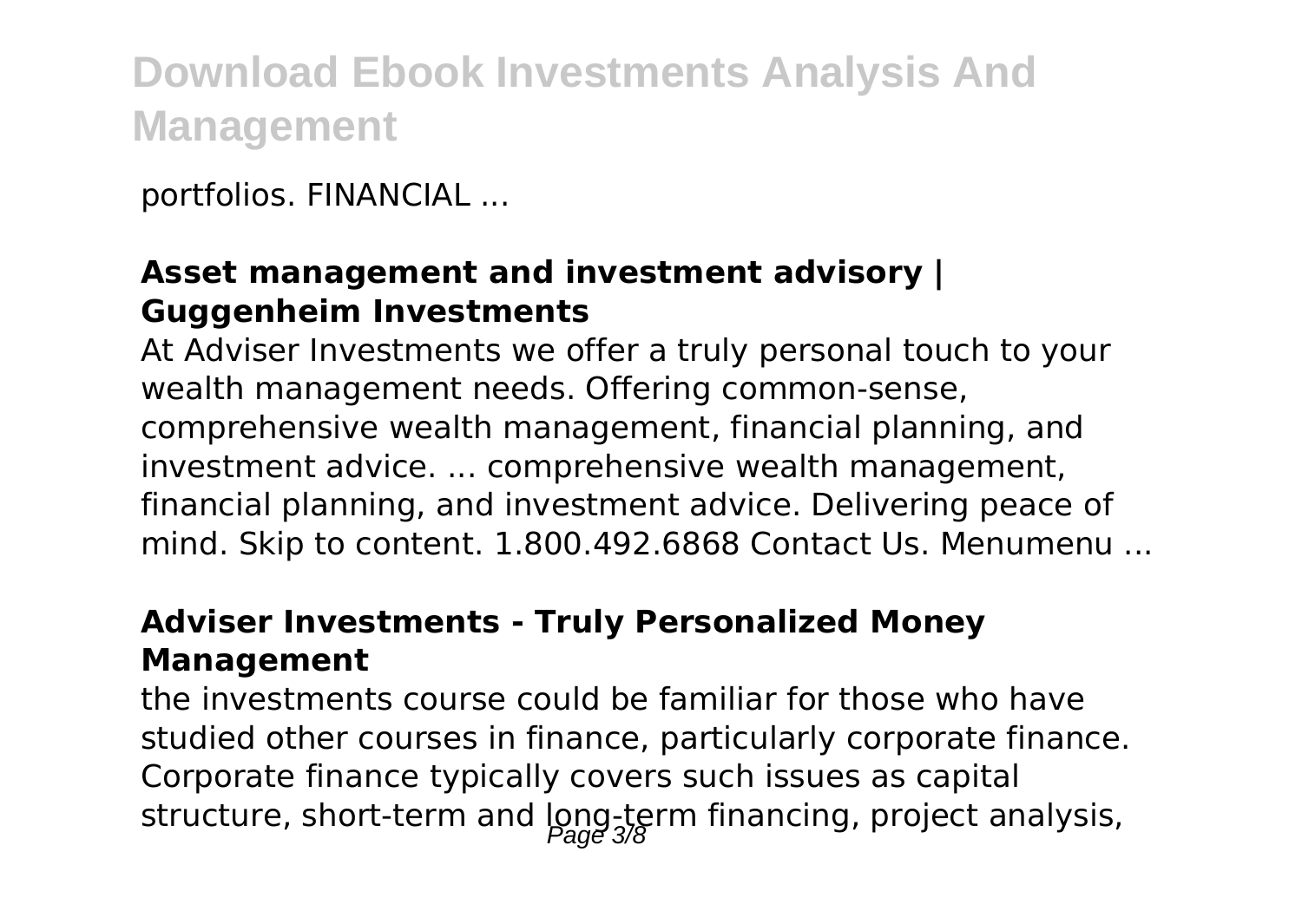current asset management. Capital structure addresses the question of what type of long-term

### **Investment Analysis and Portfolio Management**

Larson Capital Management empowers individuals in the pursuit of alternative investment growth opportunities with calculated risks. ... Before investing you should: (1) conduct your own investigation and analysis; (2) carefully consider the investment and all related charges, expenses, uncertainties, conflicts-ofinterest and other risks ...

### **Alternative Investments, Equity Investment - Larson Capital Management**

SWOT Analysis is a proven management framework which enables a brand like SM Investments to benchmark its business & performance as compared to the competitors. SM Investments is one of the leading brands in the lifestyle and retail sector.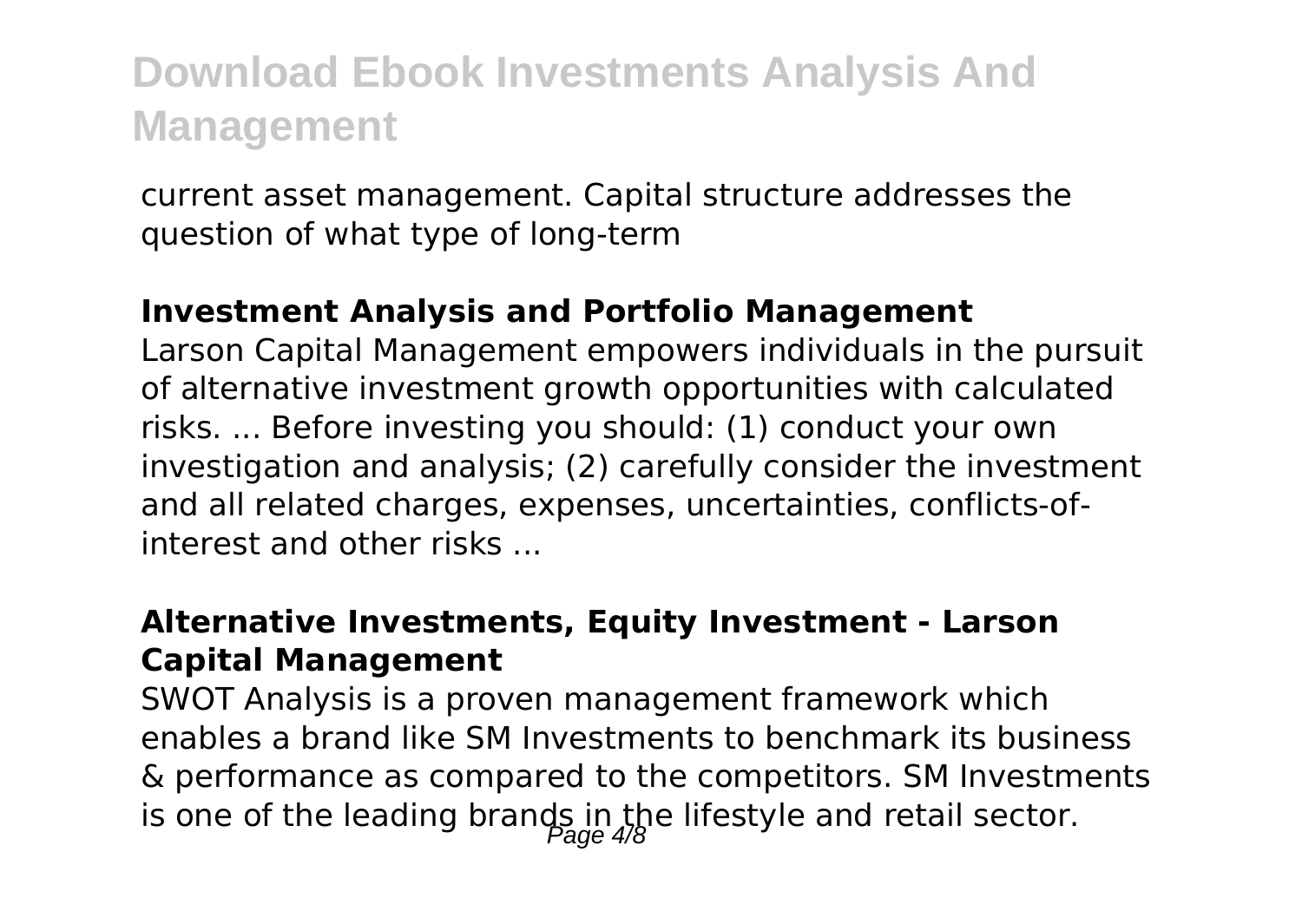### **SM Investments SWOT Analysis, Competitors & USP | MBA Skool**

Yale's portfolio is structured using a combination of academic theory and informed market judgment. The theoretical framework relies on mean-variance analysis, an approach developed by Nobel laureates James Tobin and Harry Markowitz, both of whom conducted work on this important portfolio management tool at Yale's Cowles Foundation.

### **Yale's Strategy — Yale Investments Office**

NASHVILLE, Tenn., April 27, 2022 /PRNewswire/ -- Valkyrie Investments, a leading investment manager focused on digital assets, is excited to announce it is working with Cornerstone Global ...

### **Valkyrie Investments collaborates with Cornerstone**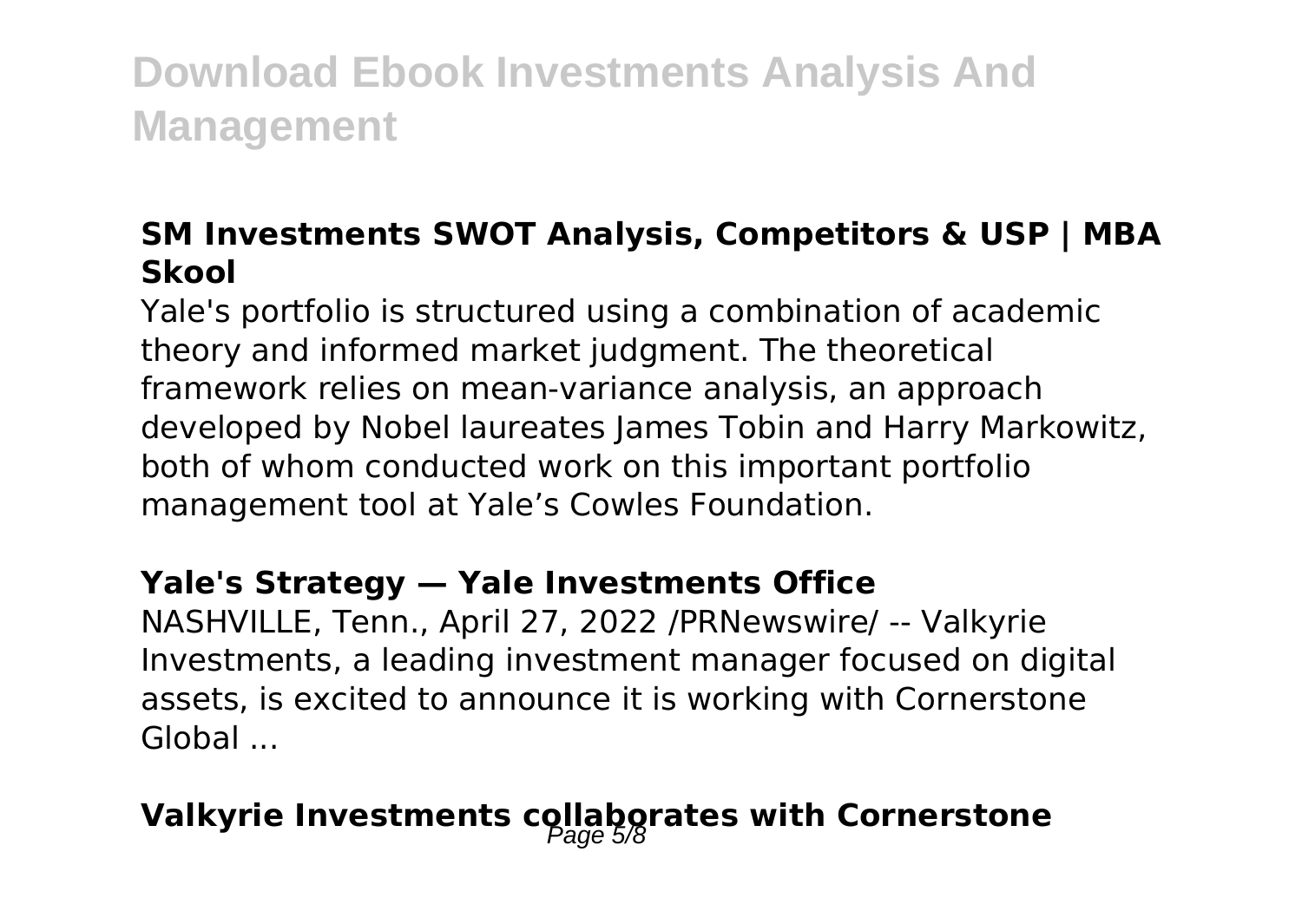### **Global Management on ...**

Investment is the dedication of an asset to attain an increase in value over a period of time. Investment requires a sacrifice of some present asset, such as time, money, or effort. In finance, the purpose of investing is to generate a return from the invested asset. The return may consist of a gain (profit) or a loss realized from the sale of a property or an investment, unrealized capital ...

### **Investment - Wikipedia**

The UCSF Business Impact Analysis (BIA) process identifies and evaluates the potential effects (financial, life/safety, regulatory, legal/contractual, reputational and so forth) of natural and manmade events or disasters on business operations. ... A BIA may be used to justify investments in prevention and mitigation, as well as disaster ...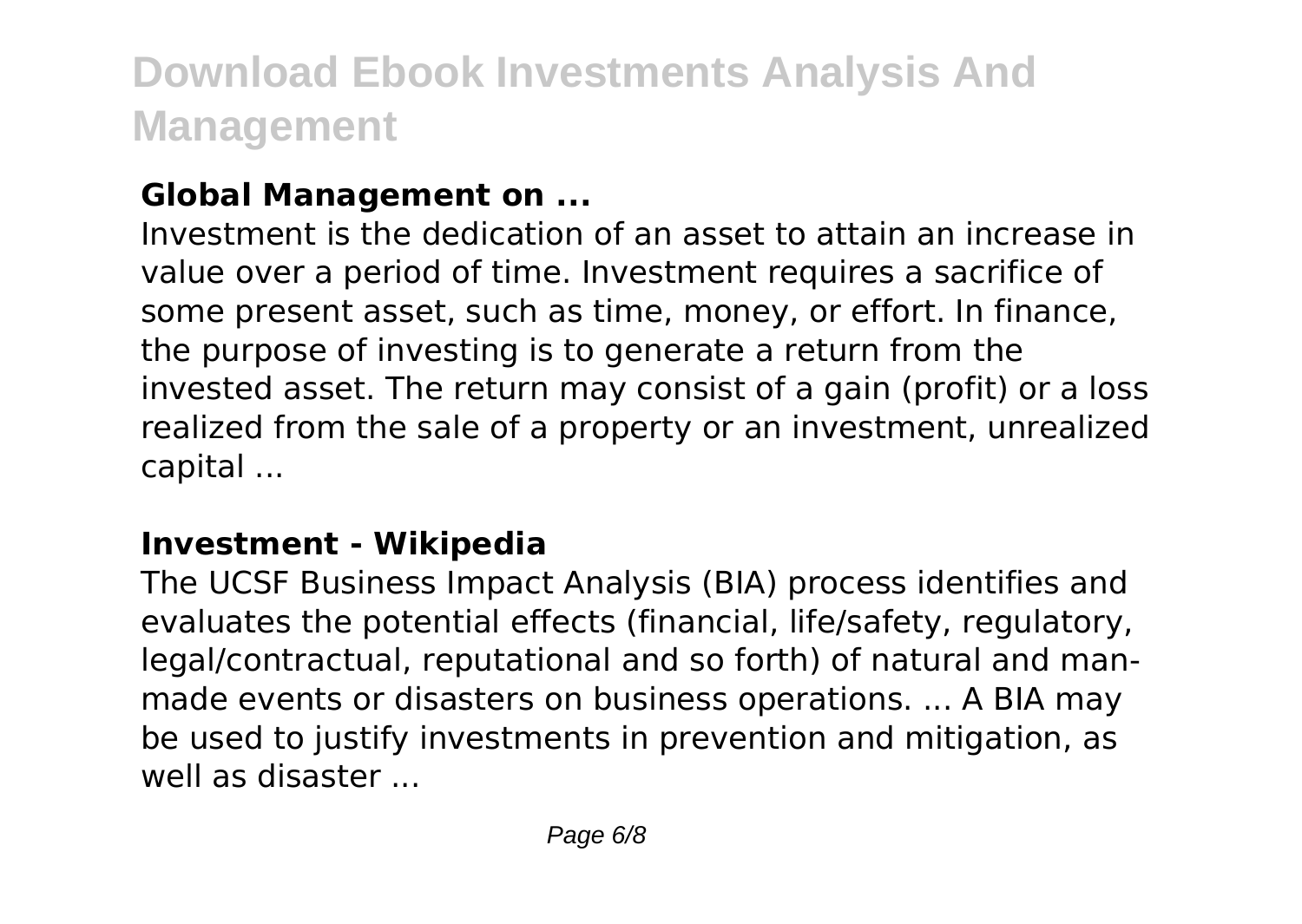### **Business Impact Analysis (BIA) | IT Service Management Office**

Investment management includes suggesting an investment strategy, buying and selling investments (such as stocks and bonds), managing the portfolio's asset allocation and considering tax implications.

### **Investment Management: How To Do It - NerdWallet**

CPP Investments is a global investment management organisation that invests the assets of the Canada Pension Plan and operates at arm's length from government. ... Insights, big ideas, trends and analysis See all Massive disruption requires collective efforts The world is navigating disruption on a massive scale, playing out on virtually every ...

### **CPP Investments**

§ 229.303 (Item 303) Management's discussion and analysis of